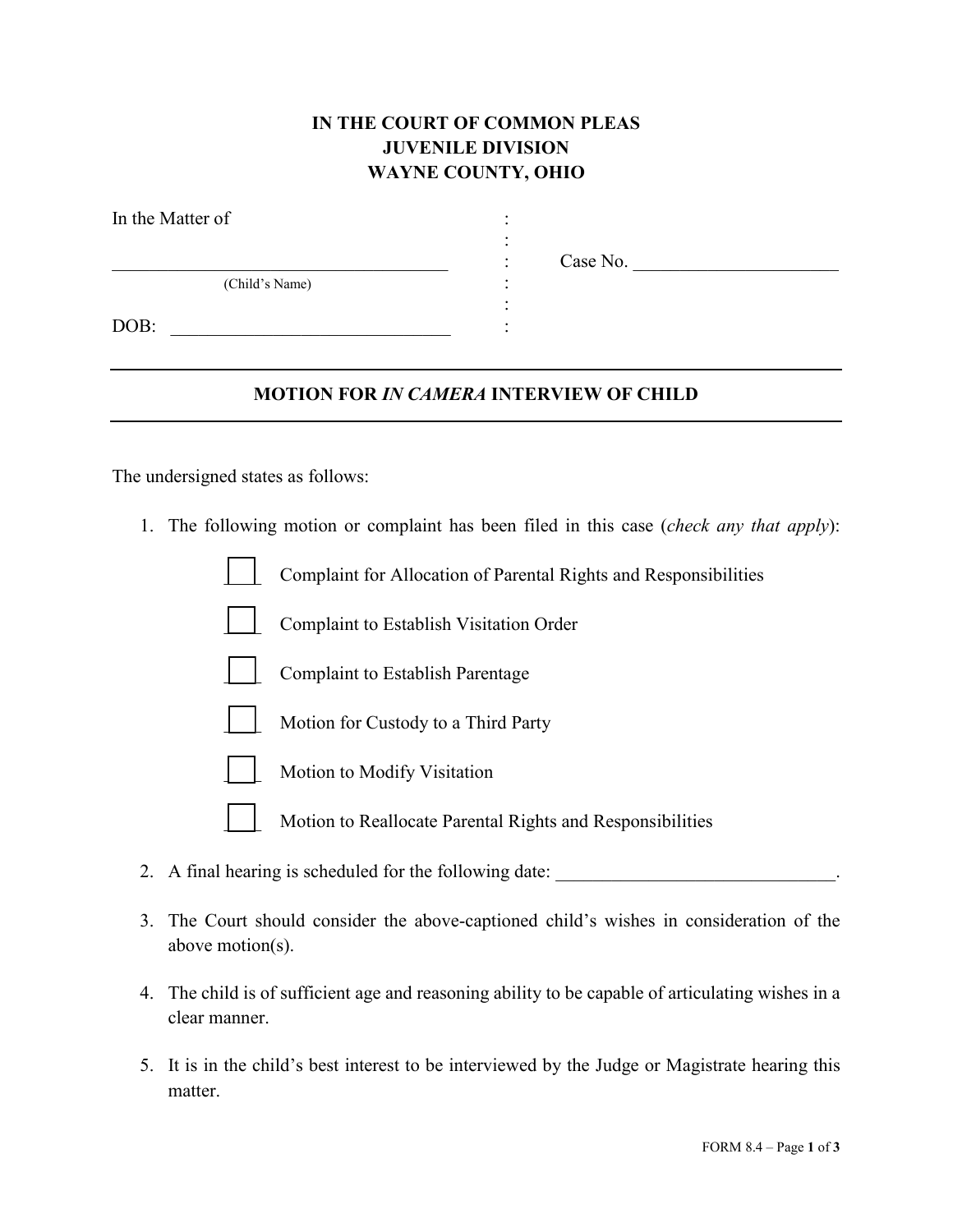- 6. I request that the Court schedule a time for an *in camera* interview of the child by the Court.
- 7. To assist in scheduling, please be aware that the child presently resides in the custody or care of the following individual(s): <br>
example 2.1 and 2.1 and 2.1 and 2.1 and 2.1 and 2.1 and 2.1 and 2.1 and 2.1 and 2.1 and 2.1 and 2.1 and 2.1 and 2.1 and 2.1 and 2.1 and 2.1 and 2.1 and 2.1 and 2.1 and 2.1 and 2.1 and

By signing below, I represent the above information is truthful and complete to the best of my knowledge.

Signature of Movant

 $\mathcal{L}_\mathcal{L}$ 

 $\mathcal{L}_\mathcal{L}$ 

Address

City/State

In County, Ohio, the above was sworn to and subscribed in my

presence this  $\_\_\_\_\$  day of  $\_\_\_\_\_\_\$ 

Notary Public